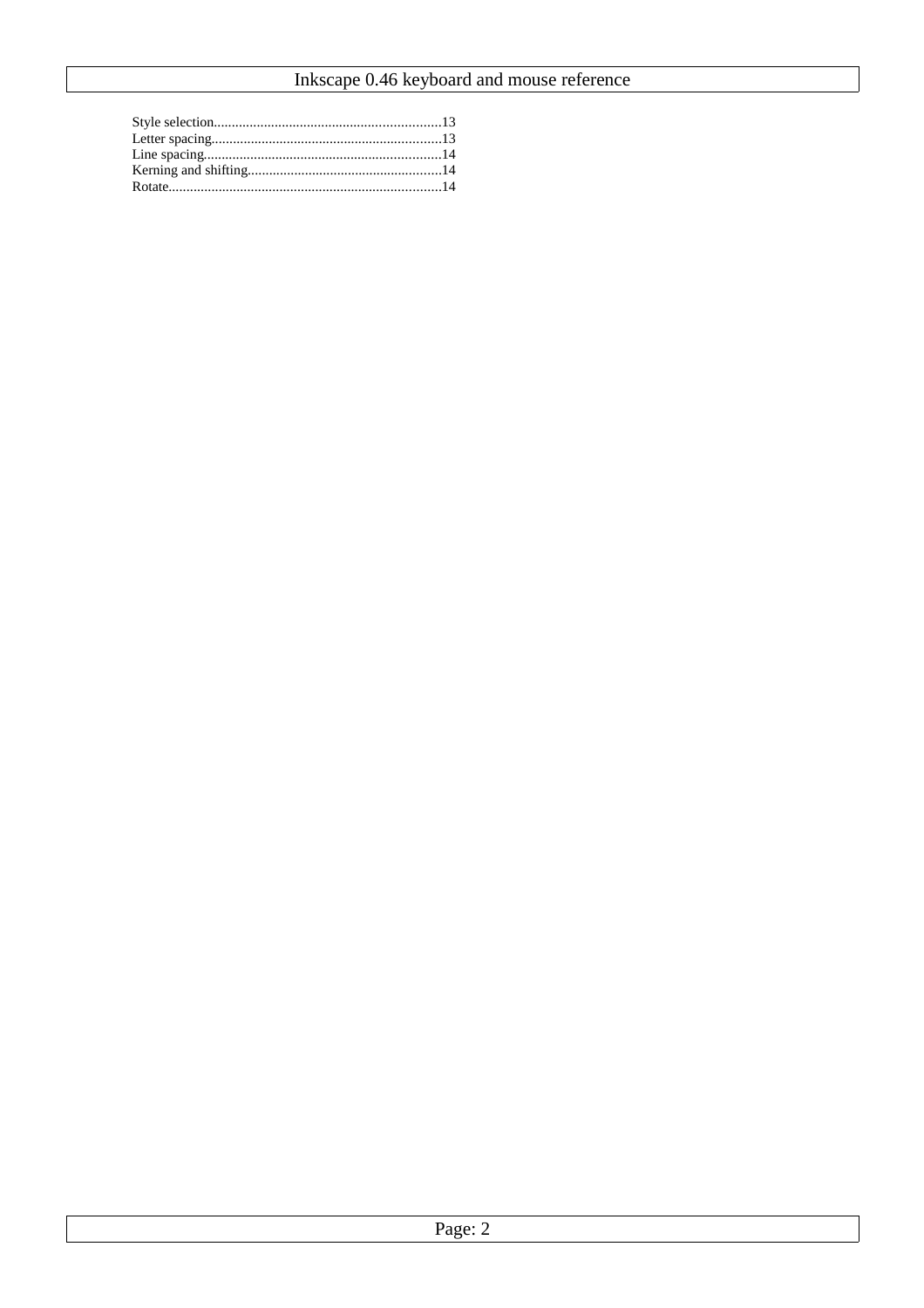| F1, s Selector                                                         |                                                                                       |                                                                                                 | <b>Esc</b> return to the canvas                                                      |
|------------------------------------------------------------------------|---------------------------------------------------------------------------------------|-------------------------------------------------------------------------------------------------|--------------------------------------------------------------------------------------|
|                                                                        | <b>Space</b> Selector (temporary)                                                     | $Ctrl+F4, Crit+W$ close the dialog                                                              |                                                                                      |
|                                                                        | Space switches to the Selector tool temporarily; another Space switches back.         |                                                                                                 | <b>Tab</b> jump to next widget                                                       |
|                                                                        | When the "Left mouse button pans when Space is pressed" option is on in Preferences,  |                                                                                                 | Shift+Tab jump to previous widget                                                    |
| Space+mouse drag pans canvas instead of switching to Selector.         |                                                                                       |                                                                                                 | <b>Enter</b> set the new value                                                       |
| <b>F2, n</b> Node tool                                                 |                                                                                       |                                                                                                 | This accepts the new value you typed in a text field and returns focus to canvas.    |
| Shift+F2, w Tweak tool                                                 |                                                                                       |                                                                                                 | <b>Ctrl+Enter</b> in XML Editor, set the attr value                                  |
| F3, z Zoom tool                                                        |                                                                                       | clicking the "Set attribute" button).                                                           | When editing an attribute value in XML Editor, this sets the new value (same as      |
|                                                                        | F4, r Rectangle tool                                                                  |                                                                                                 | <b>Space, Enter</b> activate current button or list                                  |
| <b>Shift+F4, x</b> 3D box tool                                         |                                                                                       |                                                                                                 | Ctrl+PgUp, Ctrl+PgDn in a multi-tab dialog, switch tabs                              |
|                                                                        | F5, e Ellipse/arc tool                                                                |                                                                                                 |                                                                                      |
| Shift+F6, b Bezier (Pen) tool                                          | F6, p Freehand (Pencil) tool                                                          | <b>Controls bar</b>                                                                             |                                                                                      |
| Ctrl+F6, c Calligraphy tool                                            |                                                                                       | <b>Access</b>                                                                                   |                                                                                      |
| Shift+F7, u Paint Bucket tool                                          |                                                                                       |                                                                                                 | The Controls bar at the top of the document window provides different buttons and    |
| Ctrl+F1, g Gradient tool                                               |                                                                                       | controls for each tool.                                                                         | $Alt+X$ jump to the first editable field                                             |
|                                                                        | <b>F7, d</b> Dropper tool                                                             |                                                                                                 |                                                                                      |
| F8, t Text tool                                                        |                                                                                       | <b>Navigate</b>                                                                                 |                                                                                      |
| F9, i Spiral tool                                                      |                                                                                       |                                                                                                 | <b>Tab</b> jump to next field                                                        |
| Shift+F9, * Star tool                                                  |                                                                                       |                                                                                                 | <b>Shift+Tab</b> jump to previous field                                              |
| Ctrl+F2, o Connector tool                                              |                                                                                       | leave, if changed, is accepted).                                                                | Use these to navigate between fields in the Controls bar (the value in the field you |
|                                                                        | Double click on the tool buttons opens the Preferences dialog showing the page of the | <b>Change values</b>                                                                            |                                                                                      |
| corresponding tool.                                                    |                                                                                       | Up arrow, Down arrow change value by 0.1                                                        |                                                                                      |
| <b>Dialogs</b>                                                         |                                                                                       |                                                                                                 | PgUp, PgDn change value by 5.0                                                       |
| Open                                                                   |                                                                                       |                                                                                                 | <b>Enter</b> accept the new value                                                    |
| Shift+Ctrl+F Fill and Stroke                                           |                                                                                       |                                                                                                 | This accepts the new value you typed in a text field and returns focus to canvas.    |
| <b>Shift+Ctrl+W</b> Swatches                                           |                                                                                       |                                                                                                 | <b>Esc</b> cancel changes, return to canvas                                          |
| Shift+Ctrl+T Text and Font                                             |                                                                                       |                                                                                                 | This cancels any changes you made in a text field and returns focus to canvas.       |
| Shift+Ctrl+M Transform                                                 |                                                                                       |                                                                                                 | Ctrl+Z cancel changes                                                                |
| Shift+Ctrl+L Layers                                                    |                                                                                       |                                                                                                 | This cancels any changes you made in a text field but you stay in the field.         |
|                                                                        | Shift+Ctrl+A Align and Distribute                                                     | <b>Canvas</b>                                                                                   |                                                                                      |
| Shift+Ctrl+O Object Properties                                         |                                                                                       |                                                                                                 |                                                                                      |
| <b>Shift+Ctrl+H</b> Undo History                                       |                                                                                       | Zoom                                                                                            |                                                                                      |
| Shift+Ctrl+X XML Editor                                                |                                                                                       |                                                                                                 | $= +200m$ in                                                                         |
|                                                                        | <b>Shift+Ctrl+D</b> Document Preferences                                              |                                                                                                 | - zoom out                                                                           |
|                                                                        | Shift+Ctrl+P Inkscape Preferences                                                     | NumLock is on.                                                                                  | The keypad $+/-$ keys do zooming even when you are editing a text object, unless     |
| Shift+Ctrl+E Export to PNG                                             |                                                                                       | middle click, Ctrl+right                                                                        |                                                                                      |
| $Ctrl+F$ Find                                                          |                                                                                       | click                                                                                           | zoom in                                                                              |
| <b>Shift+Alt+B</b> Trace Bitmap                                        |                                                                                       | Shift+middle click,                                                                             | zoom out                                                                             |
| Shift+Ctrl+7 Path Effects                                              |                                                                                       | Shift+right click                                                                               |                                                                                      |
| corresponding dialog gets focus.                                       | These shortcuts open a new dialog window if it wasn't open yet, otherwise the         | Ctrl+mouse wheel zoom in or out<br>scrolls instead of zooming. To zoom, use wheel without Ctrl. | When the "Mouse wheel zooms by default" option is on in Preferences, Ctrl+wheel      |
| <b>Toggle visibility</b>                                               |                                                                                       | Shift+middle button drag zoom into the area                                                     |                                                                                      |
|                                                                        | <b>F12</b> toggle dialogs                                                             |                                                                                                 | Alt+Z activate zoom field                                                            |
| This temporarily hides all open dialogs; another F12 shows them again. |                                                                                       |                                                                                                 |                                                                                      |

Page: 3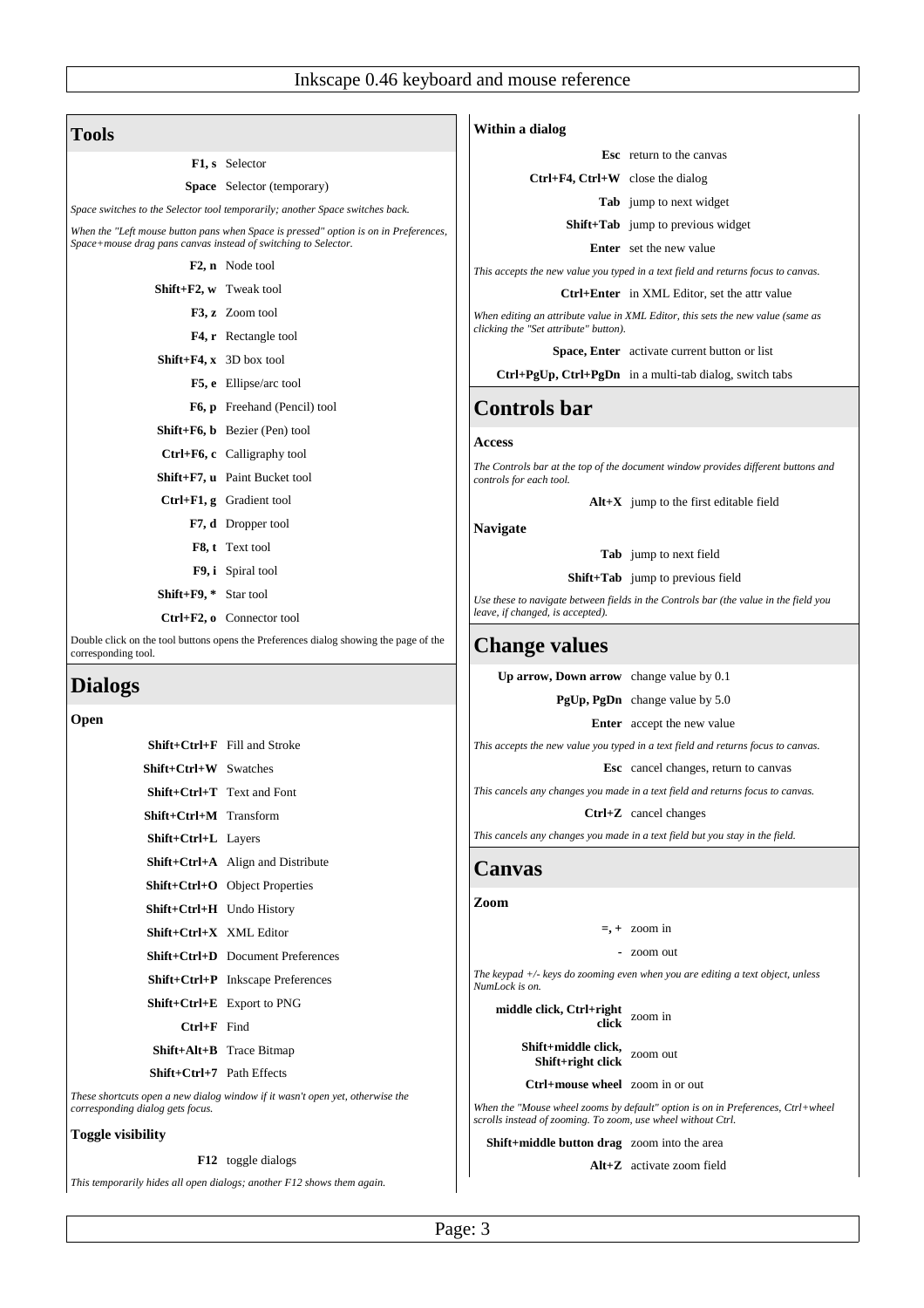| The zoom field in the lower left corner of the window allows you to specify zoom level<br>precisely.<br><b>Preset zooms</b><br>1 zoom $1:1$<br>2 zoom 1:2<br>3 zoom to selection<br>4 zoom to drawing<br><b>File</b><br>5 zoom to page<br>Ctrl+E, 6 zoom to page width<br><b>Zoom history</b><br>(back quote) previous zoom<br>$Shift+$ next zoom<br>With these keys, you can travel back and forth through the history of zooms in this<br>session<br>Scroll (pan)<br>Ctrl+arrows scroll canvas<br>Scrolling by keys is accelerated, i.e. it speeds up when you press Ctrl+arrows in quick<br>succession, or press and hold.<br>middle button drag pan canvas<br>Shift+right button drag,<br>pan canvas<br>Ctrl+right button drag<br><b>mouse wheel</b> scroll canvas vertically<br>When the "Mouse wheel zooms by default" option is on in Preferences, mouse wheel<br>zooms instead of scrolling. To scroll, use Ctrl+wheel.<br><b>Shift+mouse wheel</b> scroll canvas horizontally<br>When the "Left mouse button pans when Space is pressed" option is on in Preferences,<br>Space+mouse drag also pans canvas.<br>Guides, grids, snapping<br><b>mouse drag</b> drag off a ruler to create guide<br>Drag off the horizontal or vertical ruler to create a new guideline. Drag a guideline<br>onto the ruler to delete it.<br>$\vert$ , Shift+\ toggle guides and snapping to guides<br>If you want to see the guides but not snap to them, use the global snapping toggle (%<br>key).<br>When you create a new quide by dragging off the ruler, quide visibility and snapping<br>are turned on.<br>#, Shift+3 toggle grids and snapping to grids<br>If you want to see the grids but not snap to them, use the global snapping toggle (%)<br>key).<br>Note that only the 3 key on the main keyboard works, not on the keypad.<br>% toggle snapping on and off<br>This toggle affects snapping to grids, guides, and objects in all tools.<br><b>Display mode</b><br><b>Ctrl+keypad 5</b> toggle normal/outline mode<br><b>Palette</b> |                                                                                     |                             |
|--------------------------------------------------------------------------------------------------------------------------------------------------------------------------------------------------------------------------------------------------------------------------------------------------------------------------------------------------------------------------------------------------------------------------------------------------------------------------------------------------------------------------------------------------------------------------------------------------------------------------------------------------------------------------------------------------------------------------------------------------------------------------------------------------------------------------------------------------------------------------------------------------------------------------------------------------------------------------------------------------------------------------------------------------------------------------------------------------------------------------------------------------------------------------------------------------------------------------------------------------------------------------------------------------------------------------------------------------------------------------------------------------------------------------------------------------------------------------------------------------------------------------------------------------------------------------------------------------------------------------------------------------------------------------------------------------------------------------------------------------------------------------------------------------------------------------------------------------------------------------------------------------------------------------------------------------------------------------------------------------------------------------------------------|-------------------------------------------------------------------------------------|-----------------------------|
|                                                                                                                                                                                                                                                                                                                                                                                                                                                                                                                                                                                                                                                                                                                                                                                                                                                                                                                                                                                                                                                                                                                                                                                                                                                                                                                                                                                                                                                                                                                                                                                                                                                                                                                                                                                                                                                                                                                                                                                                                                            |                                                                                     |                             |
|                                                                                                                                                                                                                                                                                                                                                                                                                                                                                                                                                                                                                                                                                                                                                                                                                                                                                                                                                                                                                                                                                                                                                                                                                                                                                                                                                                                                                                                                                                                                                                                                                                                                                                                                                                                                                                                                                                                                                                                                                                            |                                                                                     |                             |
|                                                                                                                                                                                                                                                                                                                                                                                                                                                                                                                                                                                                                                                                                                                                                                                                                                                                                                                                                                                                                                                                                                                                                                                                                                                                                                                                                                                                                                                                                                                                                                                                                                                                                                                                                                                                                                                                                                                                                                                                                                            |                                                                                     | To change f                 |
|                                                                                                                                                                                                                                                                                                                                                                                                                                                                                                                                                                                                                                                                                                                                                                                                                                                                                                                                                                                                                                                                                                                                                                                                                                                                                                                                                                                                                                                                                                                                                                                                                                                                                                                                                                                                                                                                                                                                                                                                                                            |                                                                                     | selected.                   |
|                                                                                                                                                                                                                                                                                                                                                                                                                                                                                                                                                                                                                                                                                                                                                                                                                                                                                                                                                                                                                                                                                                                                                                                                                                                                                                                                                                                                                                                                                                                                                                                                                                                                                                                                                                                                                                                                                                                                                                                                                                            |                                                                                     | You can als<br>change the : |
|                                                                                                                                                                                                                                                                                                                                                                                                                                                                                                                                                                                                                                                                                                                                                                                                                                                                                                                                                                                                                                                                                                                                                                                                                                                                                                                                                                                                                                                                                                                                                                                                                                                                                                                                                                                                                                                                                                                                                                                                                                            |                                                                                     |                             |
|                                                                                                                                                                                                                                                                                                                                                                                                                                                                                                                                                                                                                                                                                                                                                                                                                                                                                                                                                                                                                                                                                                                                                                                                                                                                                                                                                                                                                                                                                                                                                                                                                                                                                                                                                                                                                                                                                                                                                                                                                                            |                                                                                     |                             |
|                                                                                                                                                                                                                                                                                                                                                                                                                                                                                                                                                                                                                                                                                                                                                                                                                                                                                                                                                                                                                                                                                                                                                                                                                                                                                                                                                                                                                                                                                                                                                                                                                                                                                                                                                                                                                                                                                                                                                                                                                                            |                                                                                     |                             |
|                                                                                                                                                                                                                                                                                                                                                                                                                                                                                                                                                                                                                                                                                                                                                                                                                                                                                                                                                                                                                                                                                                                                                                                                                                                                                                                                                                                                                                                                                                                                                                                                                                                                                                                                                                                                                                                                                                                                                                                                                                            |                                                                                     |                             |
|                                                                                                                                                                                                                                                                                                                                                                                                                                                                                                                                                                                                                                                                                                                                                                                                                                                                                                                                                                                                                                                                                                                                                                                                                                                                                                                                                                                                                                                                                                                                                                                                                                                                                                                                                                                                                                                                                                                                                                                                                                            |                                                                                     |                             |
|                                                                                                                                                                                                                                                                                                                                                                                                                                                                                                                                                                                                                                                                                                                                                                                                                                                                                                                                                                                                                                                                                                                                                                                                                                                                                                                                                                                                                                                                                                                                                                                                                                                                                                                                                                                                                                                                                                                                                                                                                                            |                                                                                     |                             |
|                                                                                                                                                                                                                                                                                                                                                                                                                                                                                                                                                                                                                                                                                                                                                                                                                                                                                                                                                                                                                                                                                                                                                                                                                                                                                                                                                                                                                                                                                                                                                                                                                                                                                                                                                                                                                                                                                                                                                                                                                                            |                                                                                     |                             |
|                                                                                                                                                                                                                                                                                                                                                                                                                                                                                                                                                                                                                                                                                                                                                                                                                                                                                                                                                                                                                                                                                                                                                                                                                                                                                                                                                                                                                                                                                                                                                                                                                                                                                                                                                                                                                                                                                                                                                                                                                                            |                                                                                     |                             |
|                                                                                                                                                                                                                                                                                                                                                                                                                                                                                                                                                                                                                                                                                                                                                                                                                                                                                                                                                                                                                                                                                                                                                                                                                                                                                                                                                                                                                                                                                                                                                                                                                                                                                                                                                                                                                                                                                                                                                                                                                                            |                                                                                     |                             |
|                                                                                                                                                                                                                                                                                                                                                                                                                                                                                                                                                                                                                                                                                                                                                                                                                                                                                                                                                                                                                                                                                                                                                                                                                                                                                                                                                                                                                                                                                                                                                                                                                                                                                                                                                                                                                                                                                                                                                                                                                                            |                                                                                     |                             |
|                                                                                                                                                                                                                                                                                                                                                                                                                                                                                                                                                                                                                                                                                                                                                                                                                                                                                                                                                                                                                                                                                                                                                                                                                                                                                                                                                                                                                                                                                                                                                                                                                                                                                                                                                                                                                                                                                                                                                                                                                                            |                                                                                     | Wind                        |
|                                                                                                                                                                                                                                                                                                                                                                                                                                                                                                                                                                                                                                                                                                                                                                                                                                                                                                                                                                                                                                                                                                                                                                                                                                                                                                                                                                                                                                                                                                                                                                                                                                                                                                                                                                                                                                                                                                                                                                                                                                            |                                                                                     |                             |
|                                                                                                                                                                                                                                                                                                                                                                                                                                                                                                                                                                                                                                                                                                                                                                                                                                                                                                                                                                                                                                                                                                                                                                                                                                                                                                                                                                                                                                                                                                                                                                                                                                                                                                                                                                                                                                                                                                                                                                                                                                            |                                                                                     |                             |
|                                                                                                                                                                                                                                                                                                                                                                                                                                                                                                                                                                                                                                                                                                                                                                                                                                                                                                                                                                                                                                                                                                                                                                                                                                                                                                                                                                                                                                                                                                                                                                                                                                                                                                                                                                                                                                                                                                                                                                                                                                            |                                                                                     |                             |
|                                                                                                                                                                                                                                                                                                                                                                                                                                                                                                                                                                                                                                                                                                                                                                                                                                                                                                                                                                                                                                                                                                                                                                                                                                                                                                                                                                                                                                                                                                                                                                                                                                                                                                                                                                                                                                                                                                                                                                                                                                            |                                                                                     | Menus can                   |
|                                                                                                                                                                                                                                                                                                                                                                                                                                                                                                                                                                                                                                                                                                                                                                                                                                                                                                                                                                                                                                                                                                                                                                                                                                                                                                                                                                                                                                                                                                                                                                                                                                                                                                                                                                                                                                                                                                                                                                                                                                            |                                                                                     | Shi                         |
|                                                                                                                                                                                                                                                                                                                                                                                                                                                                                                                                                                                                                                                                                                                                                                                                                                                                                                                                                                                                                                                                                                                                                                                                                                                                                                                                                                                                                                                                                                                                                                                                                                                                                                                                                                                                                                                                                                                                                                                                                                            |                                                                                     |                             |
|                                                                                                                                                                                                                                                                                                                                                                                                                                                                                                                                                                                                                                                                                                                                                                                                                                                                                                                                                                                                                                                                                                                                                                                                                                                                                                                                                                                                                                                                                                                                                                                                                                                                                                                                                                                                                                                                                                                                                                                                                                            |                                                                                     | This shuts d                |
|                                                                                                                                                                                                                                                                                                                                                                                                                                                                                                                                                                                                                                                                                                                                                                                                                                                                                                                                                                                                                                                                                                                                                                                                                                                                                                                                                                                                                                                                                                                                                                                                                                                                                                                                                                                                                                                                                                                                                                                                                                            |                                                                                     |                             |
|                                                                                                                                                                                                                                                                                                                                                                                                                                                                                                                                                                                                                                                                                                                                                                                                                                                                                                                                                                                                                                                                                                                                                                                                                                                                                                                                                                                                                                                                                                                                                                                                                                                                                                                                                                                                                                                                                                                                                                                                                                            |                                                                                     | These cycle                 |
|                                                                                                                                                                                                                                                                                                                                                                                                                                                                                                                                                                                                                                                                                                                                                                                                                                                                                                                                                                                                                                                                                                                                                                                                                                                                                                                                                                                                                                                                                                                                                                                                                                                                                                                                                                                                                                                                                                                                                                                                                                            |                                                                                     | Layer                       |
|                                                                                                                                                                                                                                                                                                                                                                                                                                                                                                                                                                                                                                                                                                                                                                                                                                                                                                                                                                                                                                                                                                                                                                                                                                                                                                                                                                                                                                                                                                                                                                                                                                                                                                                                                                                                                                                                                                                                                                                                                                            |                                                                                     |                             |
|                                                                                                                                                                                                                                                                                                                                                                                                                                                                                                                                                                                                                                                                                                                                                                                                                                                                                                                                                                                                                                                                                                                                                                                                                                                                                                                                                                                                                                                                                                                                                                                                                                                                                                                                                                                                                                                                                                                                                                                                                                            |                                                                                     |                             |
|                                                                                                                                                                                                                                                                                                                                                                                                                                                                                                                                                                                                                                                                                                                                                                                                                                                                                                                                                                                                                                                                                                                                                                                                                                                                                                                                                                                                                                                                                                                                                                                                                                                                                                                                                                                                                                                                                                                                                                                                                                            |                                                                                     | These comn                  |
|                                                                                                                                                                                                                                                                                                                                                                                                                                                                                                                                                                                                                                                                                                                                                                                                                                                                                                                                                                                                                                                                                                                                                                                                                                                                                                                                                                                                                                                                                                                                                                                                                                                                                                                                                                                                                                                                                                                                                                                                                                            |                                                                                     |                             |
|                                                                                                                                                                                                                                                                                                                                                                                                                                                                                                                                                                                                                                                                                                                                                                                                                                                                                                                                                                                                                                                                                                                                                                                                                                                                                                                                                                                                                                                                                                                                                                                                                                                                                                                                                                                                                                                                                                                                                                                                                                            |                                                                                     |                             |
|                                                                                                                                                                                                                                                                                                                                                                                                                                                                                                                                                                                                                                                                                                                                                                                                                                                                                                                                                                                                                                                                                                                                                                                                                                                                                                                                                                                                                                                                                                                                                                                                                                                                                                                                                                                                                                                                                                                                                                                                                                            |                                                                                     |                             |
|                                                                                                                                                                                                                                                                                                                                                                                                                                                                                                                                                                                                                                                                                                                                                                                                                                                                                                                                                                                                                                                                                                                                                                                                                                                                                                                                                                                                                                                                                                                                                                                                                                                                                                                                                                                                                                                                                                                                                                                                                                            |                                                                                     | These comn                  |
|                                                                                                                                                                                                                                                                                                                                                                                                                                                                                                                                                                                                                                                                                                                                                                                                                                                                                                                                                                                                                                                                                                                                                                                                                                                                                                                                                                                                                                                                                                                                                                                                                                                                                                                                                                                                                                                                                                                                                                                                                                            |                                                                                     | Objec                       |
|                                                                                                                                                                                                                                                                                                                                                                                                                                                                                                                                                                                                                                                                                                                                                                                                                                                                                                                                                                                                                                                                                                                                                                                                                                                                                                                                                                                                                                                                                                                                                                                                                                                                                                                                                                                                                                                                                                                                                                                                                                            |                                                                                     | Undo/reo                    |
| bottom of the window.                                                                                                                                                                                                                                                                                                                                                                                                                                                                                                                                                                                                                                                                                                                                                                                                                                                                                                                                                                                                                                                                                                                                                                                                                                                                                                                                                                                                                                                                                                                                                                                                                                                                                                                                                                                                                                                                                                                                                                                                                      | These keys work both in the floating palette dialog and in the palette frame at the | Shi                         |
| click set fill color on selection                                                                                                                                                                                                                                                                                                                                                                                                                                                                                                                                                                                                                                                                                                                                                                                                                                                                                                                                                                                                                                                                                                                                                                                                                                                                                                                                                                                                                                                                                                                                                                                                                                                                                                                                                                                                                                                                                                                                                                                                          |                                                                                     | Shi                         |

**Shift+click** set stroke color on selection

# **right click** set stroke color on selection

**mouse drag** drag fill color to objects

# **Shift+mouse drag** drag stroke color to objects

*To change fill/stroke of an object by dragging color on it, that object need not be*

*You can also drag colors to the Fill (F) and Stroke (S) indicators in the statusbar to change the selection.*

|                              | $Ctrl+N$ create new document         |
|------------------------------|--------------------------------------|
|                              |                                      |
|                              | Ctrl+O open an SVG document          |
|                              | $Shift+Ctrl+E$ export to PNG         |
|                              | <b>Ctrl+I</b> import bitmap or SVG   |
|                              | Ctrl+P print document                |
|                              | Ctrl+S save document                 |
|                              | $Shift+Ctrl+S$ save under a new name |
| Shift+Ctrl+Alt+S save a copy |                                      |

**Ctrl+Q** exit Inkscape

# **0w**

| $Ctrl+R$ toggle rulers                                                 |
|------------------------------------------------------------------------|
| Ctrl+B toggle scrollbars                                               |
| <b>F11</b> toggle fullscreen                                           |
| F10 main menu                                                          |
| also be activated by Alt with the letter underscored in the menu name. |
| <b>ift+F10, right click</b> drop-down (context) menu                   |

**Ctrl+F4, Ctrl+W** close document window

*This shuts down Inkscape if it was the only document window open.*

**Ctrl+Tab** next document window

**Shift+Ctrl+Tab** previous document window

through the active document windows forward and backward.

# **Layers**

Shift+PgUp move to layer above

Shift+PgDn move to layer below

*These commands move the selected objects from one layer to another.*

**Shift+Ctrl+PgUp** raise layer

**Shift+Ctrl+PgDn** lower layer

**Shift+Ctrl+Home** raise layer to top

**Shift+Ctrl+End** lower layer to bottom

*These commands move the current layer among its siblings (normally other layers).*

# **Object**

**do** 

**Shift+Ctrl+Y, Ctrl+Z** undo **Shift+Ctrl+Z, Ctrl+Y** redo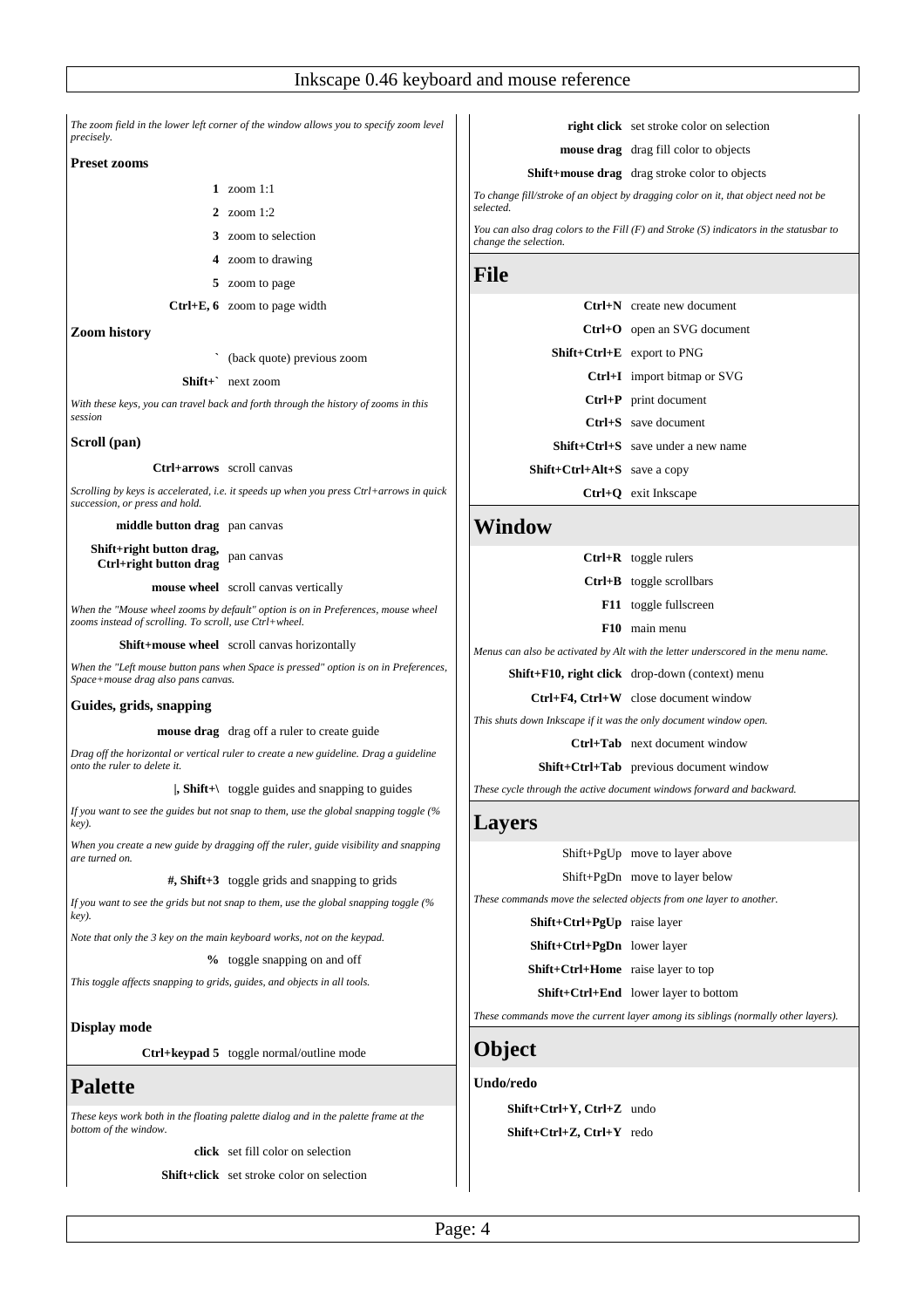# **Clipboard**

#### **Ctrl+C** copy selection

*This places a copy of the selection to the Inkscape clipboard. Text from text objects is also placed onto the system clipboard.*

# **Ctrl+X** cut selection

*This works the same as "copy selection" followed by deleting the selection.*

# **Ctrl+V** paste clipboard

*This places the clipboard objects at the mouse cursor, or at the center of the window if mouse is outside the canvas.*

*When editing text with the text tool, this pastes the text from the system clipboard into the current text object.*

# **Ctrl+Alt+V** paste in place

*This places the clipboard objects to the original location from which they were copied.*

# **Shift+Ctrl+V** paste style

*This applies the style of the (first of the) copied object(s) to the current selection.*

*If a gradient handle (in Gradient tool) or a text span (in Text tool) are selected, they get the style instead of the entire object.*

#### **Ctrl+7** paste path effect

*This applies the path effect of the copied path to the paths/shapes in current selection.*

# **Duplicate**

# **Ctrl+D** duplicate selection

*New object(s) are placed exactly over the original(s) and selected.*

# **Clone**

# **Alt+D** clone object

*A clone can be moved/scaled/rotated/skewed independently, but it updates the path, fill, and stroke from its original.*

*The clone is placed exactly over the original object and is selected.*

*You can only clone one object at a time; if you want to clone several objects together, group them and clone the group.*

# **Shift+Alt+D** unlink clone

*Unlinking a clone cuts the link to the original, turning the clone into a plain copy.*

# **Shift+D** select original

*To find out which object this is a clone of, select the clone and give this command. The original will be selected.*

# **Bitmaps**

# **Alt+B** create a bitmap copy

*This exports the selected object(s) (all other objects hidden) as PNG in the document's directory and imports it back.*

*The imported bitmap is placed over the original selection and is selected.*

# **Shift+Alt+B** trace bitmap

*This opens the Trace Bitmap dialog allowing you to convert a bitmap object to path(s).*

# **Patterns**

**Alt+I** object(s) to pattern

*This converts the selection to a rectangle with tiled pattern fill.*

# **Shift+Alt+I** pattern to object(s)

*Each selected object with pattern fill is broken into the same object without fill and a single pattern object.*

# **Group**

**Shift+Ctrl+U, Ctrl+G** group selected objects

*Use Ctrl+click to select objects within group.*

# **Shift+Ctrl+G, Ctrl+U** ungroup selected group(s)

*This removes only one level of grouping; press Ctrl+U repeatedly to ungroup nested groups.*

# **Z-order**

**Home** raise selection to top

**End** lower selection to bottom

**PgUp** raise selection one step

**PgDn** lower selection one step

# **Path**

# **Convert to path**

**Shift+Ctrl+C** convert selected object(s) to path

**Ctrl+Alt+C** convert stroke to path

# **Boolean operations**

#### **Ctrl++** union

*Union combines any number of objects into a single path, removing overlaps.*

**Ctrl+-** difference

*Difference works on 2 objects, extracting the top from the bottom.*

**Ctrl+\*** intersection

*Intersection creates a path representing the common (overlapping) area of all selected objects.*

# **Ctrl+^** exclusive OR (XOR)

*XOR is similar to Union, except that it works on 2 objects and removes areas where the objects overlap.*

# **Ctrl+/** division (cut)

*Division cuts the bottom object into pieces by the top object, preserving the fill and stroke of the bottom.*

# **Ctrl+Alt+/** cut path

*Cut Path cuts the bottom object's stroke only where it is intersected by the top path, removing any fill from the result.*

*The result of Union, Difference, Intersection, and XOR inherits the id= attribute and therefore the clones of the bottom object.*

*Division and Cut path normally produce several objects; of them, a random one inherits the id= of the bottom source object.*

# **Offsets**

**Ctrl+(** inset path (towards center)

**Ctrl+)** outset path (away from center)

*The default offset distance is 2 px (SVG pixel units, not screen pixels).*

**Alt+(** inset path by 1 pixel

**Alt+)** outset path by 1 pixel

**Shift+Alt+(** inset path by 10 pixels

**Shift+Alt+)** outset path by 10 pixels

*The actual distance for pixel offsets depends on zoom level. Zoom in for finer adjustment.*

*All the (, ) commands convert the object to path, if necessary, and produce regular path.*

# **Ctrl+J** create dynamic offset

# **Ctrl+Alt+J** create linked offset

*These commands produce an offset object, editable by the node tool, standalone or*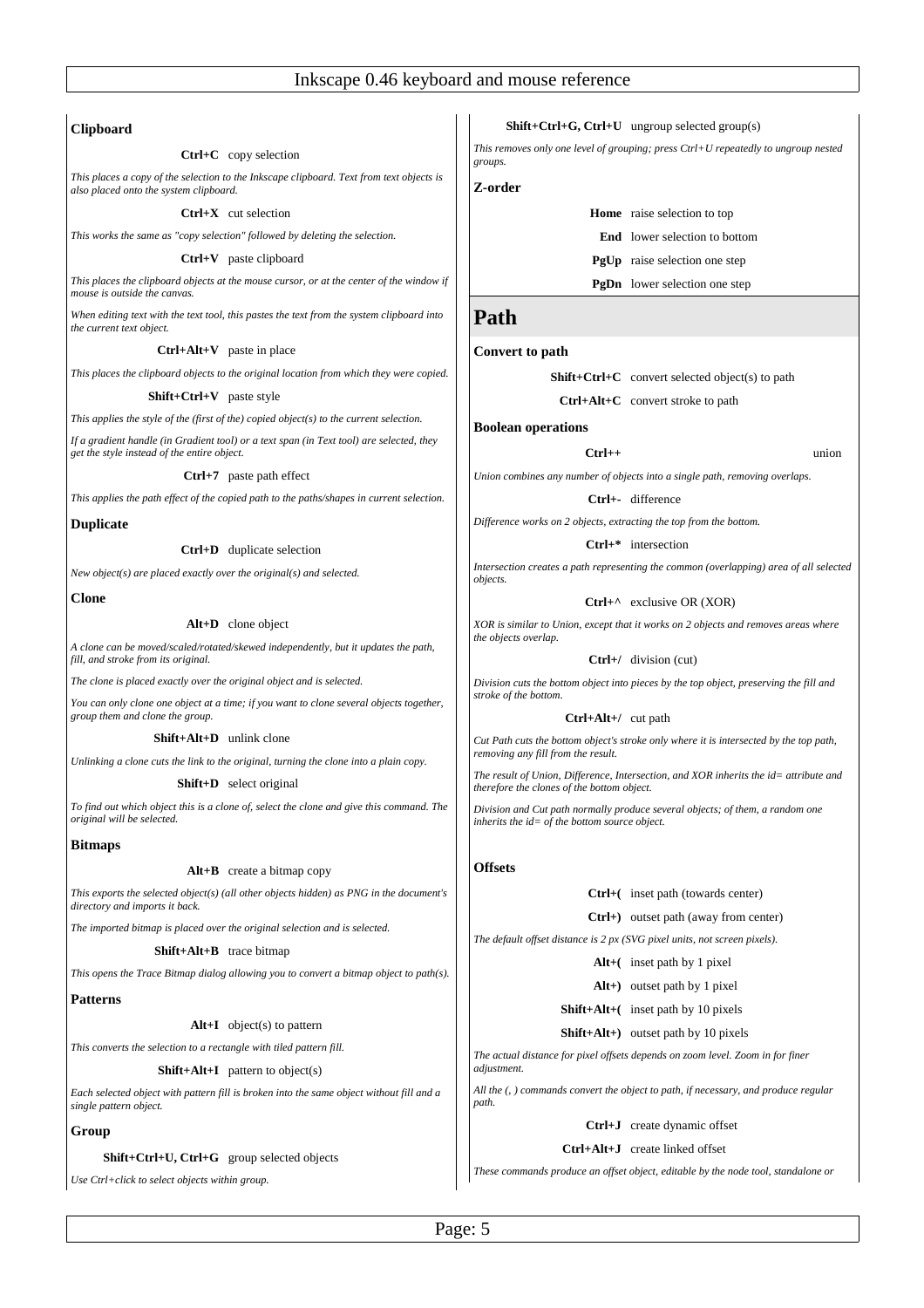*linked to the original.*

# **Shift+D** select source

*Selecting a linked offset and giving this command will select the source path of the linked offset.*

### **Combine**

# **Ctrl+K** combine paths

*This is different from grouping in that combined paths create one object.*

*This is different from Union in that overlapping areas are not affected.*

*Whether overlapping areas are filled is controlled by the Fill: winding/alternating switch on the Fill & Stroke dialog.*

#### **Shift+Ctrl+K** break paths apart

*This attempts to break an object into constituent paths; it will fail if the object is one solid path.*

# **Simplify**

#### **Ctrl+L** simplify

*This command attempts to simplify selected path(s) by removing extra nodes. It converts all objects to paths first.*

*If you invoke this command several times in quick succession, it will act more and more gagressively.* 

*Invoking Simplify again after a pause restores the default threshold (settable in the Inkscape Preferences dialog).*

# **Selector**

# **Select (mouse)**

# **click** select an object

*When you left-click on an object, previous selection is deselected.*

**Shift+click** toggle selection

*Shift+click adds an object to the current selection if it was not selected, or deselects it otherwise.*

#### **clickclick** edit the object

*For paths, double clicking switches to Node tool; for shapes, to corresponding shape tool; for text, to Text tool.*

*For groups, double clicking performs the "Enter group" command (the group becomes temporary layer).*

*Double clicking in empty space swithes to the parent layer in the hierarchy, if any.*

### **Rubberband, touch selection**

#### **mouse drag** select by rubberband

*Dragging around objects does "rubberband" selection; previous selection is deselected.*

**Shift+mouse drag** add objects to selection

*Normally, you need to start from an empty space to initiate a rubberband.*

*However, if you press Shift before dragging, Inkscape will do rubberband selection even if you start from an object.*

# **Alt+mouse drag, Shift+Alt+mouse drag** select by touch

*Alt+dragging over objects selects those objects that are touched by the path.*

*To start touch selection with Alt, you must have nothing selected; otherwise use Shift+Alt.*

*You can switch rubberband selection to touch selection and back while dragging by pressing/releasing Alt.*

# **Select (keyboard)**

**Tab** select next object

# **Shift+Tab** select previous object

*These keys pick objects in their z-order (Tab cycles from bottom to top, Shift+Tab cycles from top to bottom).*

*Unless you did manual rearrangements, the last object you created is always on top.*

*As a result, if nothing is selected, pressing Shift+Tab once conveniently selects the object you created last.*

*This works on objects within the current layer (unless you change that in preferences).*

# **Ctrl+A** select all (current layer)

*This works on objects within the current layer (unless you change that in preferences).*

#### **Ctrl+Alt+A** select all (all layers)

*This works on objects in all visible and unlocked layers.*

**!** invert selection (current layer)

*This inverts selection (deselects what was selected and vice versa) in the current layer.*

**Alt+!** invert selection (all layers)

*This inverts selection (deselects what was selected and vice versa) in visible and unlocked layers.*

#### **Esc** deselect

**Backspace, Del** delete selection

**Select within group, select under**

# **Ctrl+click** select within group

*Ctrl+click selects the object at click point disregarding any levels of grouping that this object might belong to.*

# **Ctrl+Shift+click** toggle selection within group

#### **Alt+click** select under

*Alt+click selects the object at click point which is beneath (in z-order) the lowest selected object at click point.*

*If the bottom object is reached, Alt+click again selects the top object. So, several Alt+clicks cycle through z-order stack at point.*

*On Linux, Alt+click and Alt+drag may be reserved by the window manager. If you reconfigure your window manager* 

*to not map Alt+click, then it will be free for Inkscape to use.* 

*If your keyboard has a Meta key, you may wish to set your "Modifier key" to use it instead of Alt.*

*(Sometimes you can also use Ctrl+Alt+click (select under in groups) with the same effect as Alt+click.)*

**Shift+Alt+click** toggle under

**Ctrl+Alt+click** select under, in groups

**Shift+Ctrl+Alt+click** toggle under, in groups

**Ctrl+Enter** enter group

**Ctrl+Backspace** go to parent group/layer

#### **Move (mouse)**

#### **mouse drag** select + move

*Dragging an object selects it if it was not selected, then moves selection.*

#### **Alt+mouse drag** move selected

*Alt+drag moves the current selection (without selecting what is under cursor), no matter where you start the drag.*

*On Linux, Alt+click and Alt+drag may be reserved by the window manager. Reconfigure it so you can use them in Inkscape.*

**Ctrl+mouse drag** restrict movement to horizontal or vertical

#### **Shift+mouse drag** temporarily disable snapping

*This temporaily disables snapping to grid or guides when you are dragging with grid or guides on.*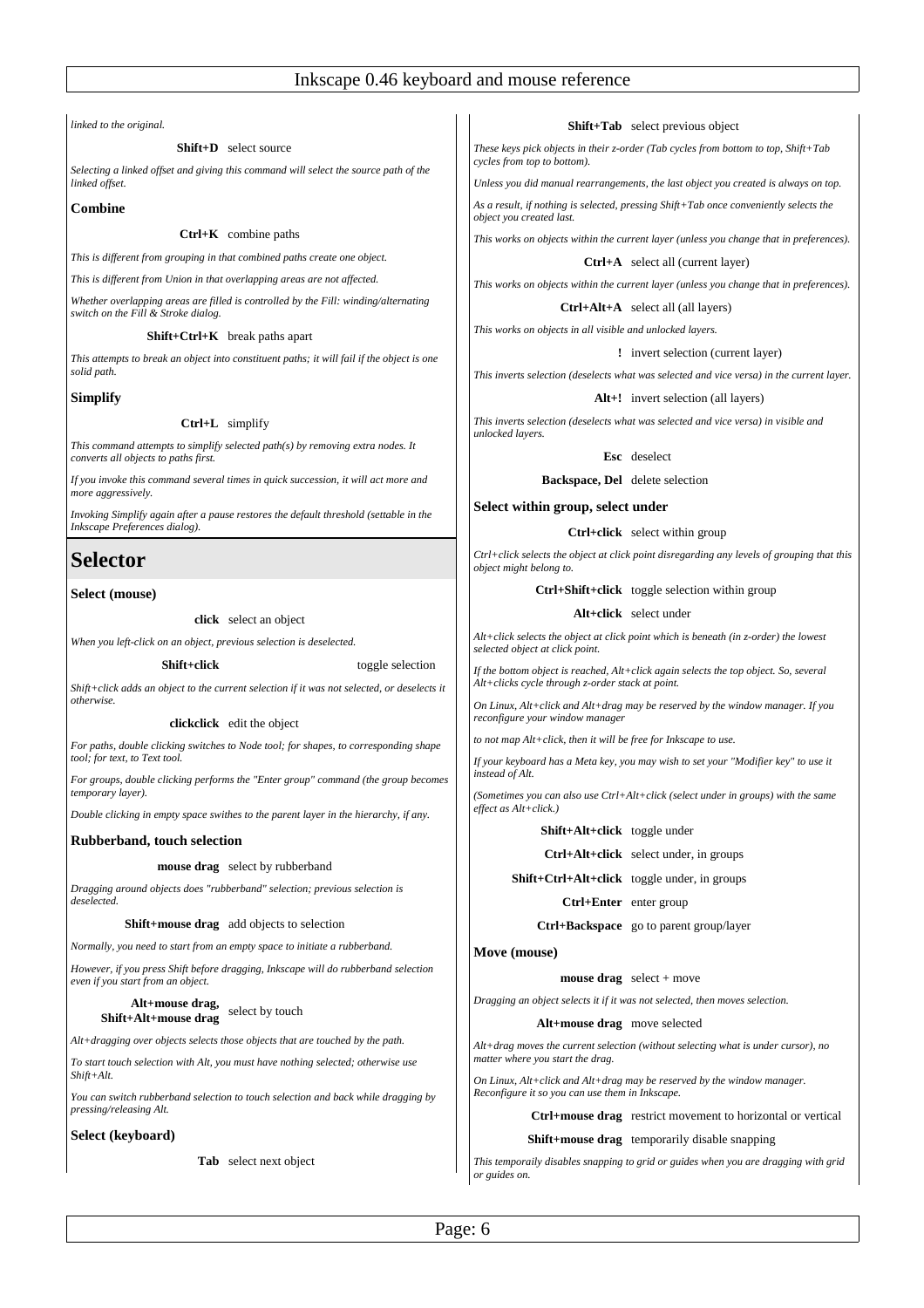**mouse dragSpace** drop a copy

*When dragging or transforming with mouse, each Space leaves a copy of the selected object.*

*You can press and hold Space while dragging for a nice "trail."*

#### **Move (keyboard)**

**arrows** move selection by the nudge distance

**Shift+arrows** move selection by 10x nudge distance

*The default nudge distance is 2 px (SVG pixel units, not screen pixels).*

**Alt+arrows** move selection by 1 pixel

# **Alt+Shift+arrows** move selection by 10 pixels

*The actual distance for pixel movements depends on zoom level. Zoom in for finer movement.*

#### **Transform (mouse)**

**click, Shift+S** toggle scale/rotation handles

**mouse drag** scale (with scale handles)

**mouse drag** rotate or skew (with rotation handles)

# **Scale by handles**

**mouse drag** scale

**Ctrl+mouse drag** scale preserving aspect ratio

#### **Shift+mouse drag** symmetric transformation

*Holding Shift while transforming makes transformation symmetric around the center of the selection.*

#### **Alt+mouse drag** scale by integer

*Hold Alt while scaling to limit scale to 2, 3, 4, etc. or 1/2, 1/3, 1/4 etc. of the initial size.*

#### **Scale (keyboard)**

- **., >** scale selection up by the scale step
- **,, <** scale selection down by the scale step

*The default scale step is 2 px (SVG pixel units, not screen pixels).*

**Ctrl+., Ctrl+>** scale selection to 200%

- **Ctrl+,, Ctrl+<** scale selection to 50%
- **Alt+., Alt+>** scale selection up by 1 pixel
- **Alt+,, Alt+<** scale selection down by 1 pixel

*The actual size increment for pixel scaling depends on zoom level. Zoom in for finer scaling.*

*Scaling is uniform around the center, so that the size increment applies to the larger of the two dimensions.*

### **Rotate/skew by handles**

#### **mouse drag** rotate or skew

**Ctrl+mouse drag** snap skew angle

*Holding Ctrl when dragging a skew (non-corner) handle snaps the skew angle to angle steps (default 15 degrees).*

#### **Ctrl+mouse drag** snap rotation angle

*Holding Ctrl when dragging a rotation (corner) handle snaps the rotation angle to angle steps (default 15 degrees).*

#### **Rotate (keyboard)**

**[, ]** rotate selection by the angle step

*The default angle step is 15 degrees. ] rotates clockwise, [ rotates counterclockwise.*

**Ctrl+[, Ctrl+]** rotate selection by 90 degrees

#### **Alt+[, Alt+]** rotate selection by 1 pixel

*The actual angle for pixel rotation depends on zoom level. Zoom in for finer movement.*

*These commands use the rotation center, draggable in Selector (by default it's in geometric center).*

**Flip**

# **h** flip selection horizontally

# **v** flip selection vertically

*If the tool is in rotate mode (rotation center visible), that center becomes the axis of flipping; otherwise it flips around geometric center of selection*

# **Rotation center**

#### **mouse drag** move rotation center

*Moved rotation center remembers and saves its position for (all) selected object(s); you can reset it.*

*Dragging the center snaps it to the centerlines and bounding box edges of the selection.*

# **Shift+mouse drag** move without snapping

**Shift+click** reset rotation center

*Resetting rotation center moves it back to the geometric center of the object's or selection's bounding box.*

#### **Cancel**

**Esc** cancel rubberband, move, transformation

*Press Esc while mouse button is still down to cancel rubberband selection, move, or transformation of any kind.*

# **Node tool**

# **Select objects (mouse)**

**click** click a non-selected object to select

**Alt+click** select under

**Shift+click** toggle selection

*These work the same as in Selector. The nodes or handles of the single selected object become editable.*

**Select nodes (mouse)**

**click** select a node

*Clicking on a node selects it.*

#### **click** select two adjacent nodes

*Clicking on a selected path between the nodes selects the two nodes closest to the click point.*

# **Shift+click** toggle selection

*This adds/removes a node (if clicked on node) or two nodes (if clicked on path) to/from the node selection.*

### **click** deselect

*Clicking in an empty space deselects all selected nodes. Next click will deselect the object.*

**Rubberband selection**

#### **mouse drag** select multiple nodes

*Dragging around nodes does "rubberband" selection; previous node selection is deselected.*

#### **Shift+mouse drag** add nodes to selection

*Normally, you need to start from a point not over a path or a node to initiate a rubberband.*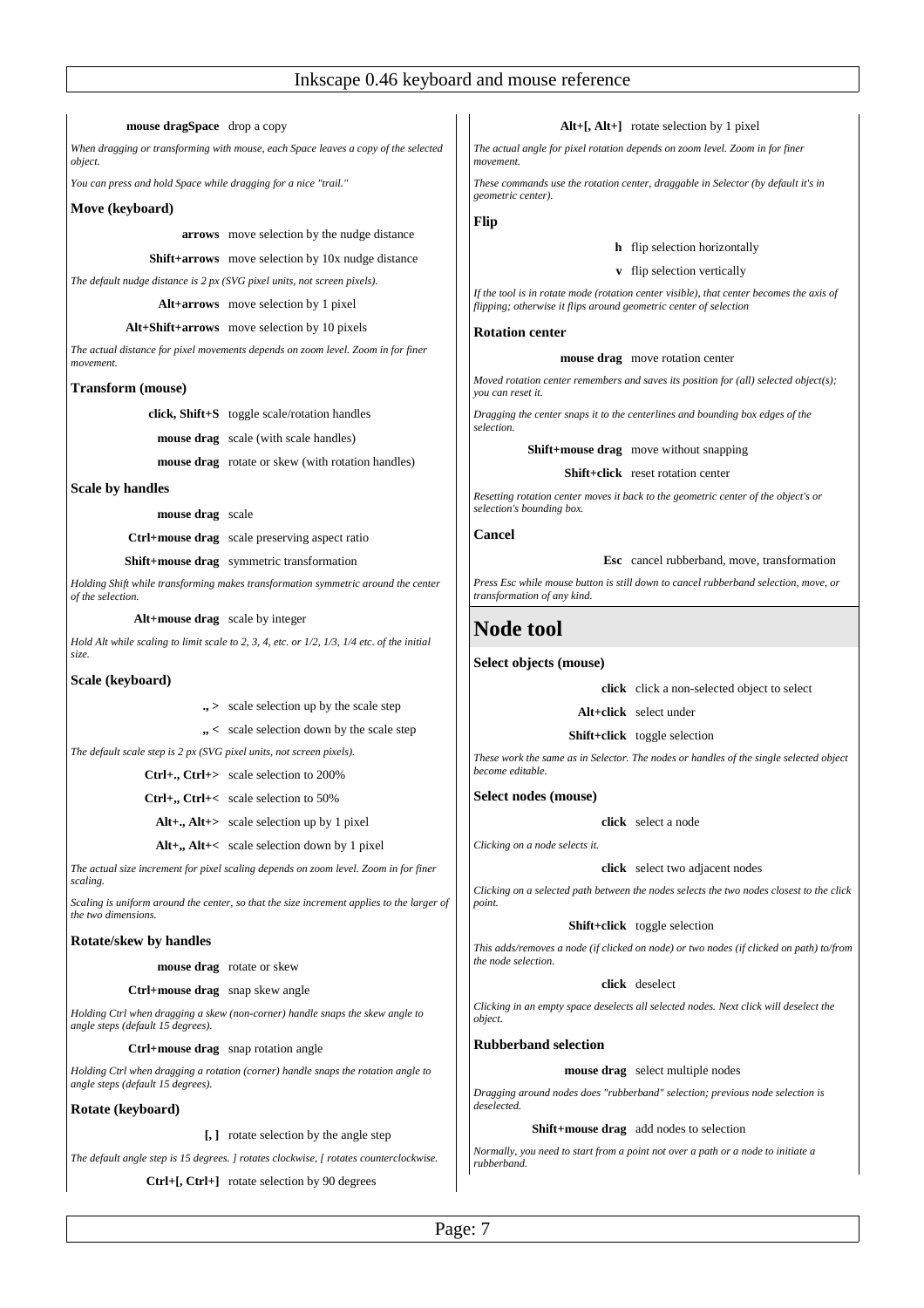*However, if you press Shift before dragging, Inkscape will do rubberband selection even if you start over the path.*

# **Select nodes (keyboard)**

**Tab** select next node

**Shift+Tab** select previous node

*These keys select nodes within the selected path*

#### **Ctrl+A** select all nodes in subpath(s)

*If the path has multiple subpaths and some nodes selected, this selects all only in subpaths with already selected nodes.*

# **Ctrl+Alt+A** select all nodes in path

*This selects all nodes in the entire path.*

**!** invert selection in subpath(s)

*If the path has multiple subpaths and some nodes selected, this inverts selection only in subpaths with already selected nodes.*

**Alt+!** invert selection in path

*This inverts selection (deselects what was selected and vice versa) in the entire path.*

**Esc** deselect all nodes

#### **Grow/shrink node selection**

# **PgUp, PgDn** grow/shrink selection (spatial)

**mouse wheel** grow/shrink selection (spatial)

**Ctrl+PgUp, Ctrl+PgDn** grow/shrink selection (along path)

**Ctrl+mouse wheel** grow/shrink selection (along path)

*Your mouse pointer must be over a node for growing/shrinking.*

*Each key press or wheel click selects the nearest unselected node or deselects the farthest selected node.*

*Distance to nodes can be calculated directly (spatial mode) or along path.*

#### **Move nodes (mouse)**

**mouse drag** move selected nodes

**Ctrl+mouse drag** restrict movement to horizontal or vertical

**Ctrl+Alt+mouse drag** move along handles

*This restricts movement to the directions of the node's handles, their continuations and perpendiculars (total 8 snaps).*

*If the node has straight lines on one or both sides, this will snap it to these lines' directions and perpendiculars instead.*

# **Shift+mouse drag** temporarily disable snapping

*Snapping nodes is enabled in Document Preferences. By default, only bounding box of objects snaps to grid/guides.*

#### **Shift+mouse drag** drag out handle

*If a node has a retracted handle, dragging with Shift lets you drag it out of the node.*

### **mouse dragSpace** drop a copy

*When dragging nodes with mouse, each Space leaves a copy of the selected object.*

*You can press and hold Space while dragging for a nice "trail."*

#### **Alt+mouse drag** sculpt selected nodes

*Sculpting moves the selected nodes so that the dragged node moves all the way, the farthest selected nodes stay put;*

*all intermediate selected nodes move intermediate distances, governed by a bell-like curve.*

*Sculpting is pressure-sensitive with a tablet; press harder for a blunter drag profile, press lightly for a sharper profile.*

*To stop sculpting without losing the pressure-sensitive profile, release Alt first and then lift the pen.*

# **Move nodes (keyboard)**

**arrows** move selected node(s) by the nudge distance

**Shift+arrows** move selected node(s) by 10x nudge distance

*The default nudge distance is 2 px (SVG pixel units, not screen pixels).*

**Alt+arrows** move selected node(s) by 1 pixel

**Alt+Shift+arrows** move selected node(s) by 10 pixels

*The actual distance for pixel movements depends on zoom level. Zoom in for finer movement.*

# **Move node handle (mouse)**

**mouse drag** move a node handle

**Ctrl+mouse drag** snap the handle to angle steps

*The default angle step is 15 degrees. This also snaps to the handle's original angle, its continuation and perpendiculars.*

**Shift+mouse drag** rotate both handles

**Alt+mouse drag** lock the handle length

*Ctrl, Shift, Alt can be combined when dragging handles.*

**Ctrl+click** retract the handle

*Retracted handle is zero length; use Shift+drag to drag it back out.*

#### **Scale handle (1 node selected)**

**<, >** contract/expand both handles by scale step

*The default scale step is 2 px (SVG pixel units, not screen pixels). May apply to more than one node.*

Left Ctrl+<, Left Ctrl+> scale left handle by the scale step

**Right Ctrl+<, Right Ctrl+>** scale right handle by the scale step

**Left Alt+<, Left Alt+>** scale left handle by 1 pixel

**Right Alt+<, Right Alt+>** scale right handle by 1 pixel

*The actual size increment for pixel scaling depends on zoom level. Zoom in for finer scaling.*

*Instead of the < and > keys, you can use the , (comma) and . (period) keys respectively.*

# **Rotate handle (1 node selected)**

**[, ]** rotate both handles by the angle step

*The default angle step is 15 degrees. ] rotates clockwise, [ rotates counterclockwise. May apply to more than one node.*

| <b>Left Ctrl+[, Left Ctrl+]</b> rotate left handle by the angle step    |
|-------------------------------------------------------------------------|
| <b>Right Ctrl+[, Right Ctrl+]</b> rotate right handle by the angle step |

**Left Alt+[, Left Alt+]** rotate left handle by 1 pixel

**Right Alt+[, Right Alt+]** rotate right handle by 1 pixel

# **Scale nodes (>1 nodes selected)**

*These commands scale the selected nodes as if they were an "object".*

*If mouse is over a node, that node becomes the axis of scaling; otherwise it scales around geometric center of selected nodes.*

- **., >** scale nodes up by the scale step
- **,, <** scale nodes down by the scale step

*The default scale step is 2 px (SVG pixel units, not screen pixels).*

**Alt+., Alt+>** scale nodes up by 1 pixel

# **Alt+,, Alt+<** scale nodes down by 1 pixel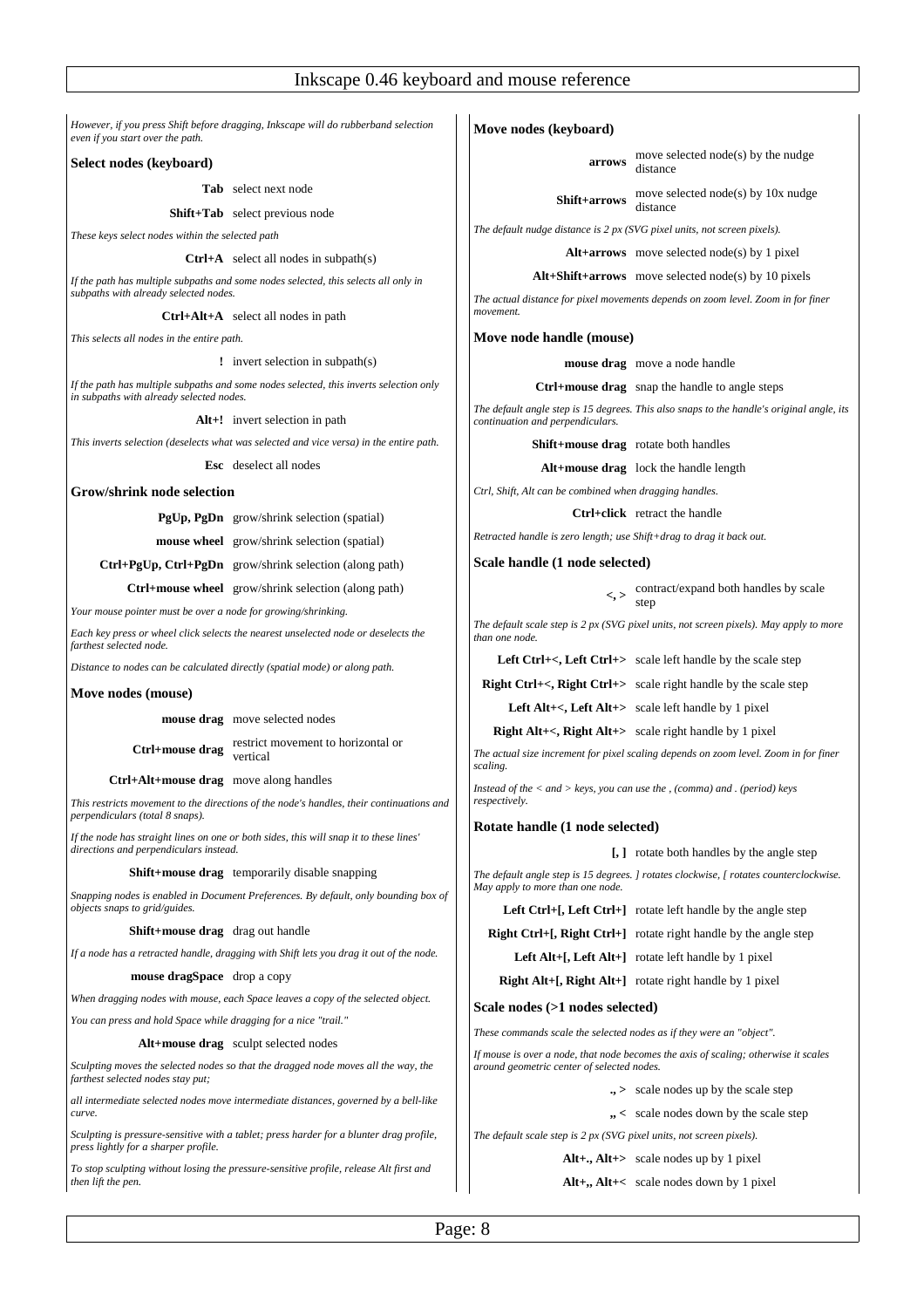*The actual size increment for pixel scaling depends on zoom level. Zoom in for finer scaling.*

*Scaling is uniform around the center, so that the size increment applies to the larger of the two dimensions.*

# **Rotate nodes (>1 nodes selected)**

*These commands rotate the selected nodes as if they were an "object".*

*If mouse is over a node, that node becomes the axis of rotation; otherwise it rotates around geometric center of selected nodes.*

**[, ]** rotate nodes by the angle step

*The default angle step is 15 degrees. ] rotates clockwise, [ rotates counterclockwise.*

**Alt+[, Alt+]** rotate nodes by 1 pixel

*The actual angle for pixel rotation depends on zoom level. Zoom in for finer movement.*

# **Flip nodes (>1 nodes selected)**

*These commands flip the selected nodes as if they were an "object", around the center of that object.*

**h** flip nodes horizontally

**v** flip nodes vertically

*If mouse is over a node, that node becomes the axis of flipping; otherwise it flips around geometric center of selected nodes*

# **Change segment(s)**

**Shift+L** make line

**Shift+U** make curve

*These commands require that more than two adjacent nodes be selected.*

# **Change node type**

**Shift+C** make cusp

**Shift+S** make smooth

**Shift+Y** make symmetric

*When making smooth or symmetric, you can lock the position of one of the handles by hovering mouse over it.*

**Ctrl+click** toggle smooth/cusp/symmetric

# **Join/break**

**Shift+J** join selected nodes

*This requires that exactly two end nodes within the path be selected.*

*You can lock the position of one of the two joined nodes by hovering mouse over it.*

# **Shift+B** break selected node(s)

*After break, only one of each two new nodes is selected. May apply to more than one node.*

# **Delete, create, duplicate**

**Backspace, Del** delete selected node(s)

# **Ctrl+Backspace, Ctrl+Del** delete without preserving shape

*Deleting without Ctrl adjusts handles on the remaining nodes to preserve the shape of the curve as much as possible.*

*Deleting with Ctrl does not touch the remaining nodes.*

#### **Ctrl+Alt+click** create/delete node

*Ctrl+Alt+click on a node deletes it; Ctrl+Alt+click on the path between nodes creates a new node in the click point.*

*Deleting nodes this way always tries to preserve the shape of the curve (same as Del/Backspace).*

# **clickclick** create node

*Double clicking on the path between nodes creates a node in the click point.*

#### **Ins** insert new node(s)

*This adds new node(s) in the middle(s) of selected segment(s), so it requires that more than two adjacent nodes be selected.*

#### **Shift+D** duplicate selected node(s)

*New nodes are created on the same path; they are placed exactly over the old ones and are selected.*

#### **Reverse**

#### **Shift+r** reverse path direction

# **Edit shapes**

*Node tool can also drag the handles of shapes (rectangles, ellipses, stars, spirals). Click on a shape to select it.*

*See the corresponding shape tools for their editing shortcuts, all of which also work in node tool.*

#### **Cancel**

# **Esc** cancel rubberband or move

*Press Esc while mouse button is still down to cancel rubberband selection, node move, handle move, or handle move.*

# **Tweak tool**

#### **Operation**

**mouse drag** act on selected paths in the current mode

**Ctrl+mouse drag** act temporarily switching to shrink mode

#### **Ctrl+Shift+mouse drag** act temporarily switching to grow mode

*The amount of tweaking action is the greatest at the center of the circular area and drops off smoothly towards the edges.*

# **Modes**

| <b>Shift+p</b> push mode           |
|------------------------------------|
| <b>Shift+s</b> shrink (inset) mode |
| <b>Shift+g</b> grow (outset) mode  |
| <b>Shift+a</b> attract mode        |
| Shift+e repel mode                 |
| Shift+r roughen mode               |
| Shift+c color paint mode           |
| Shift+j color jitter mode          |
|                                    |

#### **Parameters**

**Left arrow, Right arrow** adjust brush width by 1

**Home, End** set brush width to 1 / 100

# **Up arrow, Down arrow** adjust tweaking force

*Width and force can be adjusted while drawing. With a pressure-sensitive tablet, force also depends on pen pressure.*

# **Rectangle tool**

**Draw**

#### **mouse drag** draw a rectangle

**Ctrl+mouse drag** make a square or integer-ratio rectangle

*This restricts rectangle so its height/width ratio is a whole number.*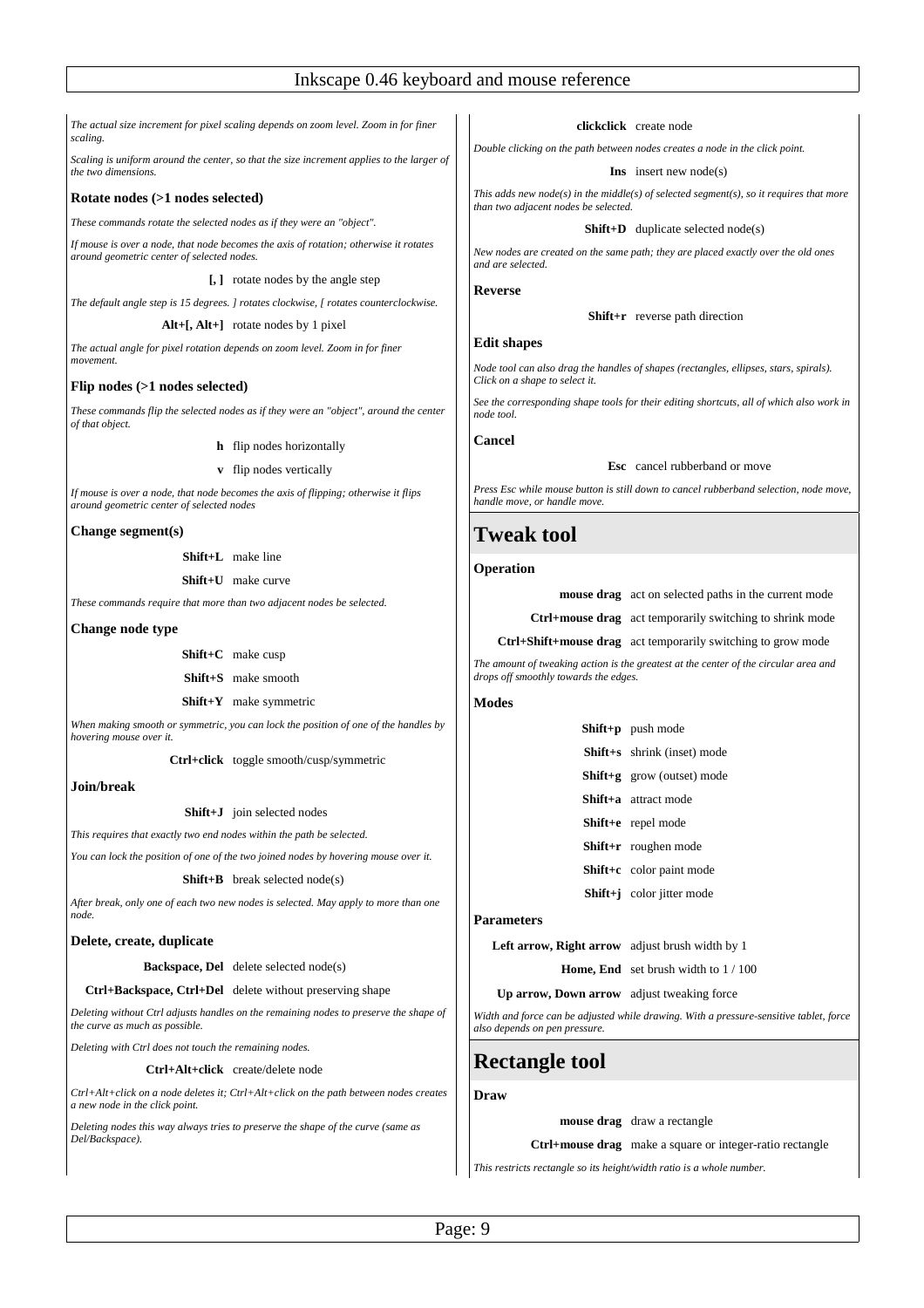# **Shift+mouse drag** draw around the starting point

*This creates a rectangle symmetric around the starting point of the mouse drag.*

#### **Select**

**click** click to select

**Alt+click, Ctrl+Alt+click** select under

# **Shift+click** toggle selection

*In this tool, selecting by click disregards any grouping (i.e. acts as clicking with Ctrl in Selector)*

**Esc** deselect

# **Resize by handles**

#### **mouse drag** drag a square handle to resize

*Initially, the two resize (square) handles are in top left and bottom right corners.*

*Resize handles change the width and height of the rectangle in its own coordinate system, before any transforms are applied.*

**Ctrl+mouse drag** lock width, height, or ratio

#### **Round corners by handles**

**mouse drag** drag a circular handle to round corners

*Initially, the two rounding handles are in the top right corner of the rectangle.*

**Ctrl+mouse drag** lock the corner circular

**Ctrl+click** set the corner circular

*When rounding corners, dragging one rounding handle keeps the corner circular if the other remains at the corner.*

*You can drag both handles for an elliptic rounded corner, or drag/click one with Ctrl to make it circular again.*

**Shift+click** remove corner rounding

# **3D box tool**

### **Draw**

|                                        | <b>mouse drag</b> draw a 3D box $(X/Y)$ plane)       |
|----------------------------------------|------------------------------------------------------|
|                                        | <b>Shift+mouse drag</b> draw a 3D box (extrude in Z) |
| Select                                 |                                                      |
|                                        | click click to select                                |
| Alt+click, Ctrl+Alt+click select under |                                                      |
|                                        | <b>Shift+click</b> toggle selection                  |
|                                        | Esc deselect                                         |

#### **Edit by handles**

*All editing operations occur "in perspective", i.e., either along PLs or within planes spanned by these.*

**mouse drag** resize/move box

*The four front handles and the center normally move withing the XY-plane, the four rear handles along the Z-axis.*

**Shift+mouse drag** resize/move (with handle behaviour swapped)

**Ctrl+mouse drag** resize/move (handles snap to axes or diagonals)

### **Edit perspectives**

*In what follows, we use the abbreviations VP = vanishing point, PL = perspective line.*

**mouse drag** drag square handles to move the VPs

**[, ]** rotate X-PLs (if parallel) by the angle step

*The default angle step is 15 degrees. ],),} rotate clockwise, [,(,{ rotate counterclockwise.*

**Alt+[, Alt+]** rotate X-PLs (if parallel) by 1 pixel

**(, )** rotate Y-PLs (if parallel) by the angle step

- **Alt+(, Alt+)** rotate Y-PLs (if parallel) by 1 pixel
	- **{, }** rotate Z-PLs (if parallel) by the angle step
- **Alt+{, Alt+}** rotate Z-PLs (if parallel) by 1 pixel

**Visual appearance**

**L** toggle visibility of PLs

**A** toggle PLs to all corners/only front corners

# **Ellipse tool**

# **Draw**

*Without Alt the starting end ending point of the mouse drag mark the corners of the bounding box.*

*With Alt the ellipse is enlarged so that its circumference passes through these two points (Ctrl+Alt is a special case; see below).*

#### **mouse drag** draw an ellipse

**Ctrl+mouse drag** make circle or integer-ratio ellipse

*This restricts ellipse so its height/width ratio is a whole number.*

**Shift+mouse drag** draw around the starting point

*This creates an ellipse symmetric around the starting point of the mouse drag.*

# **Ctrl+Alt+mouse drag**

*This creates a perfect circle whose diameter is defined by the starting and ending point of the mouse drag.*

# **Select**

**click** click to select

**Alt+click, Ctrl+Alt+click** select under

**Shift+click** toggle selection

*In this tool, selecting by click disregards any grouping (i.e. acts as clicking with Ctrl in Selector)*

**Esc** deselect

**Edit by handles**

**mouse drag** resize, make arc or segment

*Initially, the two resize handles are at the topmost and leftmost points; the two arc/segment handles are in the rightmost point.*

**Ctrl+mouse drag** lock circle (resize handles)

**Ctrl+mouse drag** snap to angle steps (arc/segment handles)

*Resize handles change the width and height of the ellipse in its own coordinate system, before any transforms are applied.*

*The default angle step is 15 degrees.*

**Shift+click** make whole (arc/segment handles)

# **Star tool**

#### **Draw**

**mouse drag** draw a star

**Ctrl+mouse drag** snap star to angle steps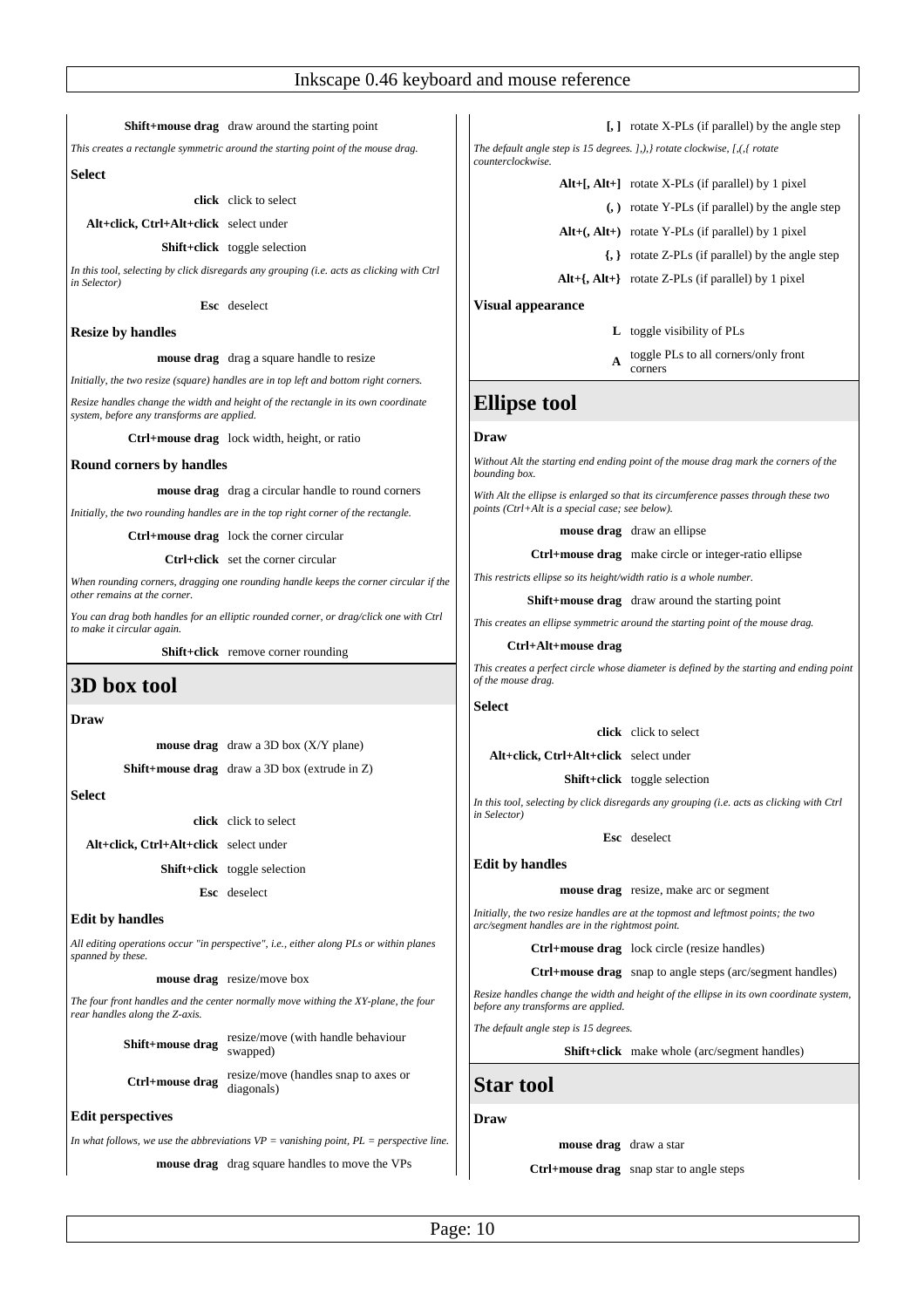*The default angle step is 15 degrees.*

# **Select**

**click** click to select

**Alt+click, Ctrl+Alt+click** select under

**Shift+click** toggle selection

*In this tool, selecting by click disregards any grouping (i.e. acts as clicking with Ctrl in Selector)*

**Esc** deselect

# **Edit by handles**

**mouse drag** drag a handle to vary the star shape **Ctrl+mouse drag** keep star rays radial (no skew) **Shift+mouse drag** round the star **Shift+click** remove rounding **Alt+mouse drag** randomize the star

**Alt+click, Ctrl+Alt+click** remove randomization

# **Spiral tool**

# **Draw**

**mouse drag** draw a spiral

**Ctrl+mouse drag** snap spiral to angle steps

*The default angle step is 15 degrees.*

**Select**

**click** click to select

**Alt+click, Ctrl+Alt+click** select under

**Shift+click** toggle selection

*In this tool, selecting by click disregards any grouping (i.e. acts as clicking with Ctrl in Selector)*

**Esc** deselect

# **Edit by handles**

**mouse drag** roll/unroll from inside (inner handle)

*Dragging the inner handle adjusts the "inner radius" parameter.*

**Alt+mouse drag** converge/diverge (inner handle)

**Alt+click, Ctrl+Alt+click** reset divergence (inner handle)

*Vertical Alt+drag of the inner handle adjusts the "divergence" parameter, Alt+click resets it to 1.*

**Shift+click** zero inner radius (inner handle)

*Shift+click on inner handle makes the spiral start from the center.*

**mouse drag** roll/unroll from outside (outer handle)

*Dragging the outer handle adjusts the "turns" parameter. Use Shift+Alt+drag to roll/unroll without changing radius.*

**Shift+mouse drag** scale/rotate (outer handle)

*Use Shift+Alt to rotate only (locks the radius of the spiral).*

**Ctrl+mouse drag** snap handles to angle steps

*The default angle step is 15 degrees. This works for both handles.*

|                                                      | click zoom in                                                                              |
|------------------------------------------------------|--------------------------------------------------------------------------------------------|
| <b>Shift+click</b> zoom out                          |                                                                                            |
|                                                      | <b>mouse drag</b> zoom into the area                                                       |
| <b>Pencil tool</b>                                   |                                                                                            |
| mouse drag                                           | draw a freehand line                                                                       |
| Shift+mouse drag                                     | add to selected path                                                                       |
| independent path.                                    | If a path is selected, Shift+dragging anywhere creates a new subpath instead of a new      |
| Shift+mouse drag                                     | temporarily disable snapping                                                               |
| grid or guides on.                                   | Shift also temporaily disables snapping to grid or guides when you are drawing with        |
| <b>Create dots</b>                                   |                                                                                            |
| Ctrl+click                                           | create a dot                                                                               |
| Preferences.                                         | This creates a small circle. Its size (relative to the current stroke width) can be set in |
| Shift+Ctrl+click                                     | create a double-sized dot                                                                  |
| Alt+Ctrl+click                                       | create a random-sized dot                                                                  |
| Pen (Bezier) tool<br><b>Create nodes</b>             |                                                                                            |
|                                                      |                                                                                            |
|                                                      | click create a sharp node                                                                  |
| If no path is being created, this starts a new path. |                                                                                            |
|                                                      | <b>Shift+click</b> add to selected path                                                    |
| independent path.                                    | If a path is selected, Shift+clicking anywhere starts a new subpath instead of a new       |
|                                                      | mouse drag create a bezier node with two handles                                           |
|                                                      | Shift+mouse drag move only one handle                                                      |
|                                                      | This moves only one handle (instead of both) while creating a node, making it cusp.        |
|                                                      | <b>Ctrl+mouse drag</b> snap the handle to angle steps                                      |
| The default angle step is 15 degrees.                |                                                                                            |
| <b>Move last node</b>                                |                                                                                            |
| creating a path.                                     | These commands move the last created node (at the start of the red segment) while          |
| arrows                                               | move last node by the nudge distance                                                       |
| Shift+arrows                                         | move last node by 10x nudge distance                                                       |
|                                                      | The default nudge distance is 2 px (SVG pixel units, not screen pixels).                   |
|                                                      | <b>Alt+arrows</b> move last node by 1 pixel                                                |
|                                                      | Alt+Shift+arrows move last node by 10 pixels                                               |

**Create/modify segments**

**Ctrl+** snap last segment to angle steps

*This snaps the new node's angle, relative to the previous node, to angle steps (default 15 degrees).*

**Shift+L** make last segment line

**Shift+U** make last segment curve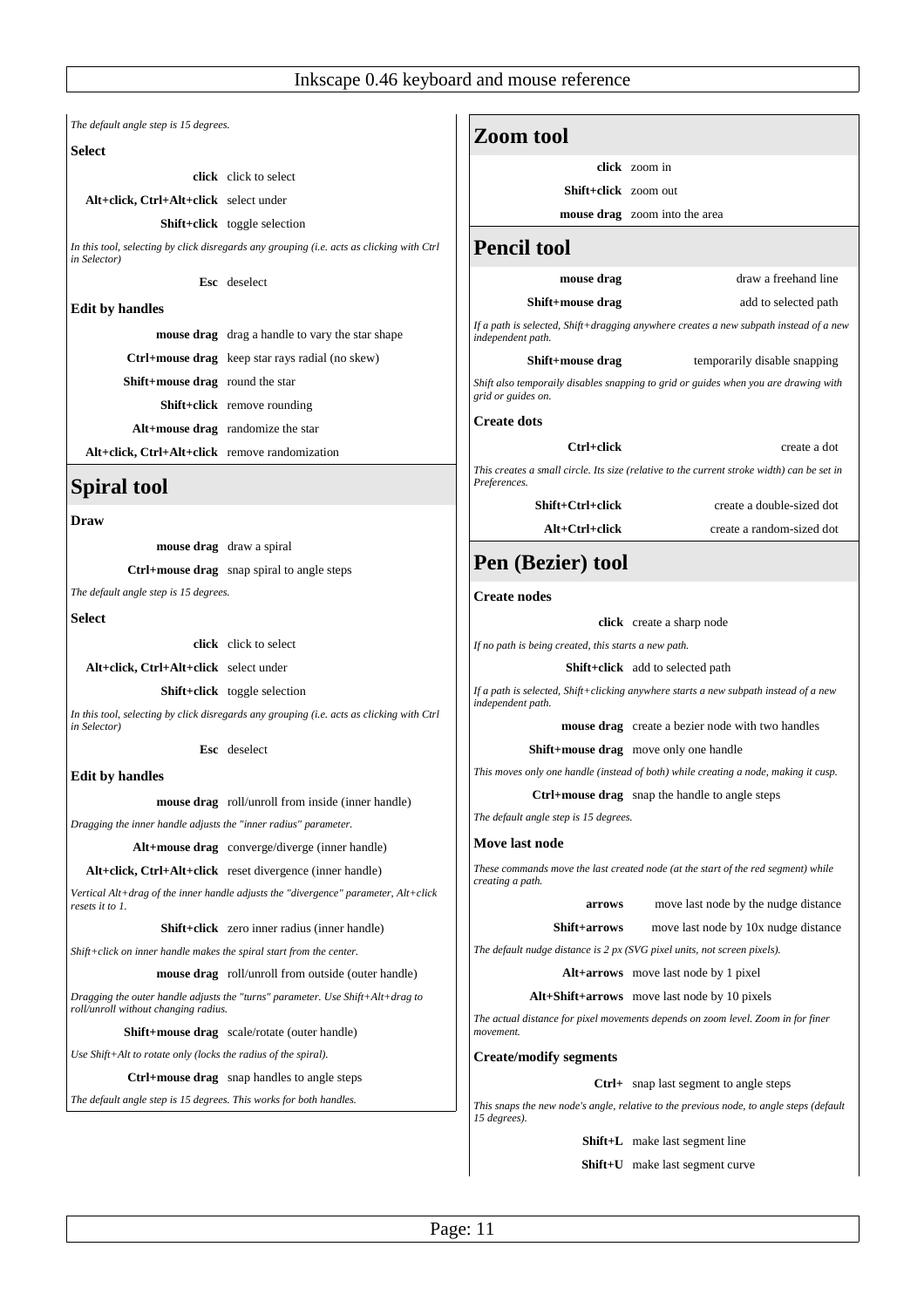*These commands change the last (red) segment of the path to straight line or curve.*

# **Create dots**

**Ctrl+click** create a dot

*This creates a small circle. Its size (relative to the current stroke width) can be set in Preferences.*

**Shift+Ctrl+click** create a double-sized dot

**Alt+Ctrl+click** create a random-sized dot

**Finish**

**Enter** finish current line

**right click** finish current line

**clickclick** finish current line

*Enter, right click, or double left click finish the current line, discarding the last unfinished (red) segment.*

**Cancel**

**Esc, Ctrl+z** cancel current line

**Backspace, Del** erase last segment of current line

# **Calligraphy tool**

**mouse drag** draw a calligraphic line

**Shift+mouse drag** add to selected path

*Drawing with Shift unions the newly created stroke with the previous selection*

**Ctrl+mouse drag** track a guide path

*Drawing with Ctrl tracks a selected guide path at the constant distance*

**Left arrow, Right arrow** adjust pen width by 1

**Home, End** set pen width to 1 or 100

**Up arrow, Down arrow** adjust pen angle

*Width and angle can be adjusted while drawing.* 

**Esc** deselect

# **Paint Bucket**

**click** fill a bounded area

#### **Shift+click** add to selected path

*Clicking with Shift unions the newly created fill with the previous selection*

**mouse drag** fill from each point

*From each point, the fill spreads to the neighbors with the colors similar to that point. This can be used to fill an area currently filled with a gradient or blur.*

**Alt+mouse drag** fill from each point same as initial point

*From each point, the fill spreads to the neighbors with the colors similar to the initial point of the drag.*

*This can be used to fill several disjoint bounded areas by starting in one and dragging over all of the areas.*

**Ctrl+click** set fill color

**Shift+Ctrl+click** set stroke color

*Ctrl+clicking an object sets its fill (or stroke with Shift) to the tool's current style; the object need not be selected*

# **Gradient tool**

#### **Select objects**

**click** click an object to select

**Alt+click** select under

**Shift+click** toggle selection

# **Create gradients**

**mouse drag** create gradient

*This creates gradient on selected objects. The Controls bar lets you select linear/radial and fill/stroke for the new gradient.*

#### **clickclick** create default gradient

*This creates default (horizontal edge-to-edge for linear, centered edge-to-edge-to-edge for radial) gradient on clicked object.* 

**Select handles**

**click** select a handle

**Shift+click** add handle to selection

**Shift+mouse drag** select by rubberband

**Tab** select next handle

**Shift+Tab** select previous handle

**Ctrl+A** select all handles

**Esc** deselect all handles

*Single click outside all handles also deselects all handles.*

**Create/delete intermediate stops**

**Ctrl+Alt+click** create a stop

**clickclick** create a stop

*Ctrl+Alt+click or double click on a gradient line creates a new intermediate stop*

**Ctrl+Alt+click** delete stop

*Ctrl+Alt+click on a stop's handle deletes the stop; if it was an end stop, gradient shortens or disappears*

**Ins** insert new stop(s)

*This adds new stop(s) in the middle(s) of selected segment(s), so it requires that more than two adjacent handles be selected.*

**Del** delete selected stops

**Move handles/stops**

**mouse drag** move selected handle(s)

**Ctrl+mouse drag** move stops in 1/10 range increments

*Ctrl+dragging selected intermediate stops moves them snapping to 1/10 steps of the available range*

**Alt+mouse drag** sculpt selected stops

*Sculpting moves the selected intermediate stops depending on how close each one is to the stop being dragged, using a smooth bell-like curve similar to the node sculpting feature in Node tool.*

> **arrows** move selected handle by the nudge distance

**Shift+arrows** move selected handle by 10x nudge

*The default nudge distance is 2 px (SVG pixel units, not screen pixels).*

**Alt+arrows** move selected handle by 1 pixel

**Alt+Shift+arrows** move selected handle by 10 pixels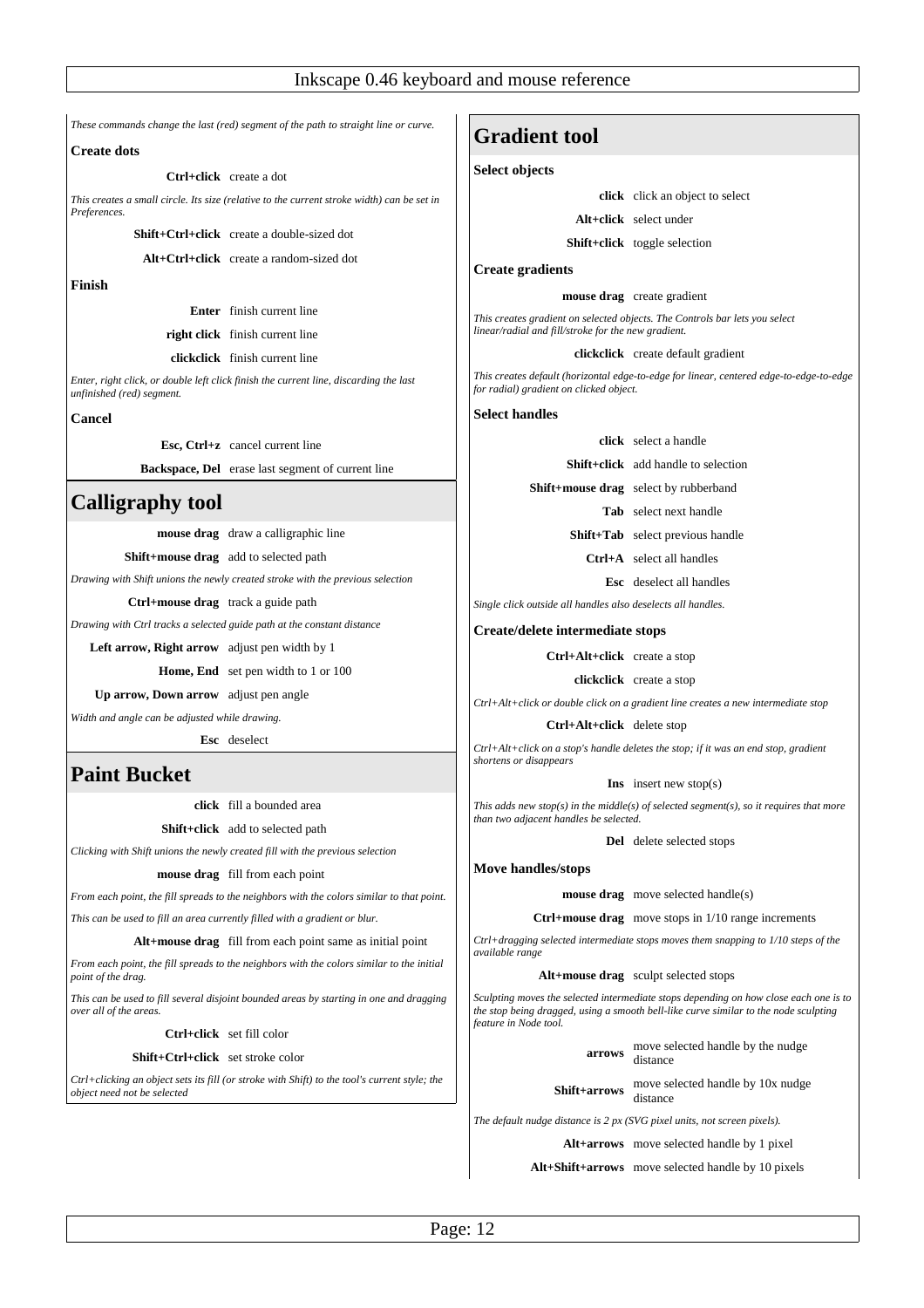*If at least one end handle is selected, arrow keys move the end handle to move or resize the gradient line.*

*If only mid stops are selected, arrow keys move the selected stops along the gradient line.*

*The actual distance for pixel movements depends on zoom level. Zoom in for finer movement.*

# **Reverse**

**Shift+r** reverse gradient definition

*This mirrors the stop positions of the current gradient without moving the gradient handles.*

# **Gradient editor**

**clickclick** open gradient editor

*Double clicking a gradient handle opens the Gradient Editor with that gradient and the clicked handle chosen in the stops list.*

# **Dropper tool**

**click** pick fill color

**Shift+click** pick stroke color

**mouse drag** average fill color

**Shift+mouse drag** average stroke color

*Click applies the color under cursor to the current selection. Dragging a radius calculates the average color of a circular area.*

*If a gradient handle (in Gradient tool) is selected, it gets the color instead of the entire object.*

**Alt+click** pick inverse color

*If Alt is pressed, picking color (with or without Shift, by click or by drag) picks the inverse of the color.*

**Ctrl+C** copy color

*This copies the color under cursor to the system clipboard, as text in RRGGBBAA format (8 hex digits).*

# **Text tool**

# **Select/create**

**click** create/select a text object

*Clicking in an empty space or on a non-text creates a text object; now you can type your text.*

*Clicking on a text object selects it; cursor is placed near the click point.*

**Esc** deselect the text object

**Navigate in text**

**arrows** move cursor by one character

**Ctrl+Left arrow, Ctrl+Right arrow** move cursor by one word

**Ctrl+Up arrow, Ctrl+Down arrow** move cursor by one paragraph

**Home, End** go to beginning/end of line

**Ctrl+Home, Ctrl+End** go to beginning/end of text

*All these commands cancel current text selection, if any.*

**Flowed text (internal frame)**

**mouse drag** create flowed text

*Clicking and dragging in an empty space or on a non-text creates a flowed text object with internal frame.*

**mouse drag** adjust frame size

*Dragging the handle in the lower right corner of the selected flowed text changes width/height of the frame.*

**Ctrl+mouse drag** lock width, height, or ratio of frame

*Dragging the corner handle with Ctrl resizes the frame preserving either width, or height, or ratio.*

# **Flowed text (external frame)**

# **Alt+W** flow text into frame

*With a text object and a shape/path selected, this flows text into the shape/path.*

*Both remain separate objects, but are linked; editing the shape/path causes the text to reflow.*

#### **Alt+Shift+W** unflow text from frame

*This cuts the flowed text's link to the shape/path, producing a single-line regular text object.*

# **Shift+D** select external frame

*To find out which object is the frame of this flowed text, select it and press Shift+D. The frame will be selected.*

**Text on path**

# **Shift+D** select path from text

*To find out which path this text is put on, select it and press Shift+D. The path will be selected.*

# **Edit text**

*To type + and - characters, use the main keyboard; keypad + and - are reserved for zoom (unless NumLock is on).*

**Enter** start a new line or paragraph

*Enter in regular text creates new line; in flowed text it creates a new paragraph*

#### **Ctrl+U** toggle Unicode entry

*To insert an arbitrary Unicode character, type Ctrl+U, then the hexadecimal code point, then Enter.*

*For example, type Ctrl+U 2 0 1 4 Enter for an em-dash; Ctrl+U a 9 Enter for a copyright sign.*

*To stay in Unicode mode after inserting the character, press Space instead of Enter. Press Esc or another Ctrl+U to cancel Unicode mode without inserting the character.*

**Ctrl+Space** insert no-break space

*A no-break space is visible even in a text object without xml:space="preserve".*

**Select text**

# **mouse drag** select text

*Left-dragging over a text object selects a text span.*

**Shift+arrows** select text by character

**Ctrl+Shift+arrows** select text by word

**Shift+Home, Shift+End** select to beginning/end of line

**Ctrl+Shift+Home, Ctrl+Shift+End** select to beginning/end of text

**clickclick** select word

**clickclickclick** select line

**Ctrl+A** select all text

*This selects the entire text of the current text object.*

#### **Style selection**

**Ctrl+B** make selection bold

**Ctrl+I** make selection italic

*Also, you can use the Text&Font or Fill&Stroke dialogs to assign any style to text selection.*